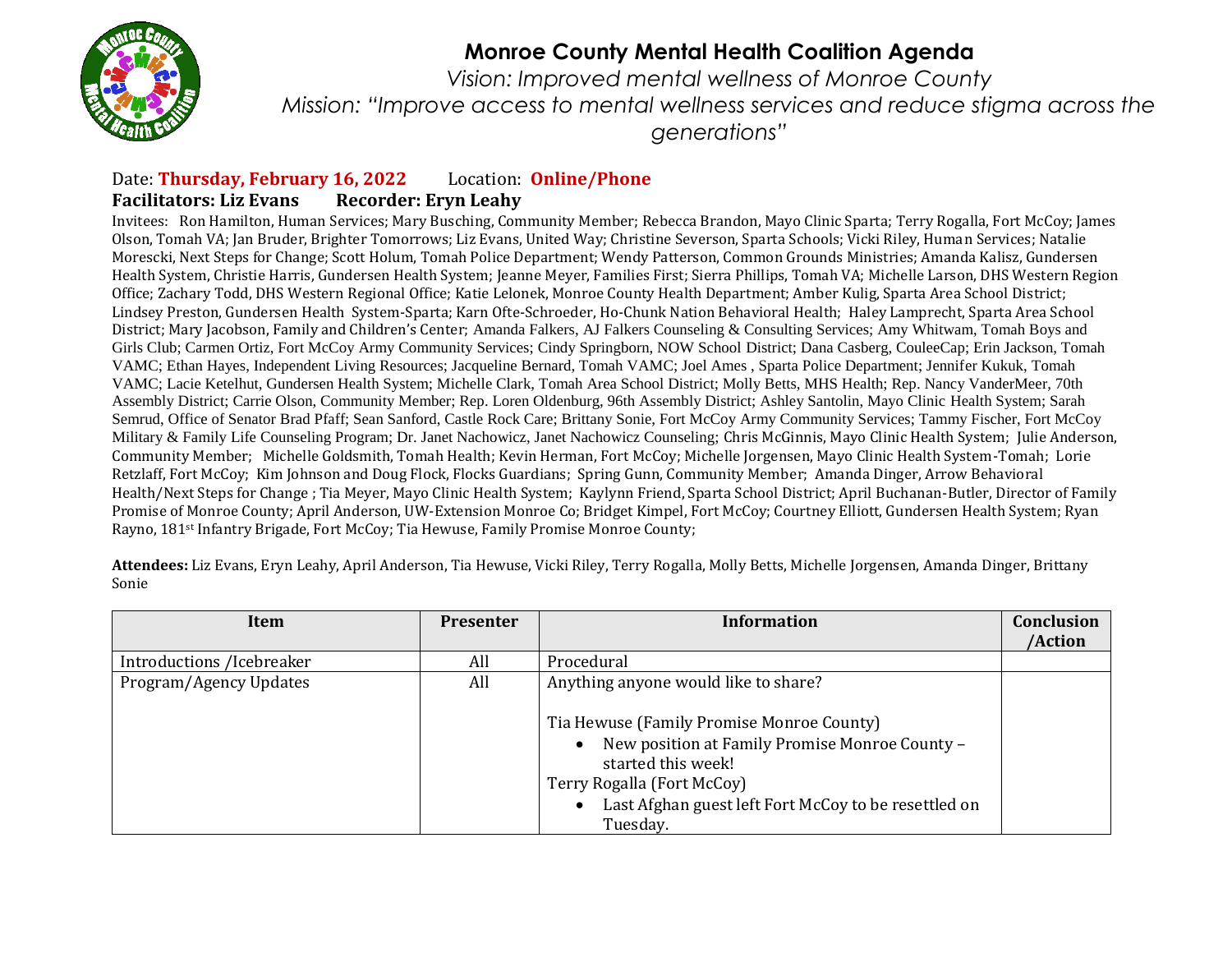

## **Monroe County Mental Health Coalition Agenda**

*Vision: Improved mental wellness of Monroe County Mission: "Improve access to mental wellness services and reduce stigma across the generations"*

|                              |     | Soldiers are wrapping things up - busy with<br>$\bullet$          |  |
|------------------------------|-----|-------------------------------------------------------------------|--|
|                              |     | reintegration trainings.                                          |  |
|                              |     | April Anderson (UW Extension)                                     |  |
|                              |     | Will be trained as Youth Mental Health First Aid                  |  |
|                              |     | instructor at beginning of March!                                 |  |
|                              |     | Working on youth mental health fact sheets- info<br>$\bullet$     |  |
|                              |     | being translated and will be shared once done.                    |  |
|                              |     | Mandy Dinger (Arrow Behavioral Health/Next Steps for              |  |
|                              |     | Change)                                                           |  |
|                              |     | Next Steps for Change got their 100th referral!                   |  |
|                              |     | Needle exchange has Fentanyl test strips and nasal                |  |
|                              |     | Narcan at Neighborhood Family Clinic.                             |  |
|                              |     | Vicki Riley (Monroe Co. Human Services)                           |  |
|                              |     | Jail training on March 22 and 24 for mental health                |  |
|                              |     | and trauma-informed care.                                         |  |
|                              |     | <b>Brittany Sonie (fort McCoy)</b>                                |  |
|                              |     | Teen Dating Violence event at Fort McCoy-share                    |  |
|                              |     | with military families that have teenagers.                       |  |
|                              |     | Flyer is attached with meeting minutes.                           |  |
|                              |     | Liz Evans (United Way)                                            |  |
|                              |     | Managing the Facebook page - send ideas!                          |  |
|                              |     | Eryn can help with postings as well.                              |  |
| Mental Health Month Planning | All | May is Mental Health Awareness Month                              |  |
|                              |     | Set a date, reserve a spot, and decide in-person vs.              |  |
|                              |     | virtual as we get closer to the date.                             |  |
|                              |     | Vicki will try to book a room on May 5 or 12.<br>$\bullet$        |  |
|                              |     | Person with lived experience, some sort of training,<br>$\bullet$ |  |
|                              |     | and proclamation signed by elected officials.                     |  |
|                              |     | Educational opportunity like last year's Mindful<br>$\bullet$     |  |
|                              |     | Movement for Mental Health?                                       |  |
|                              |     | Molly Betts can help with Mental Health walk - plan               |  |
|                              |     | virtually, possibly in-person section added?                      |  |